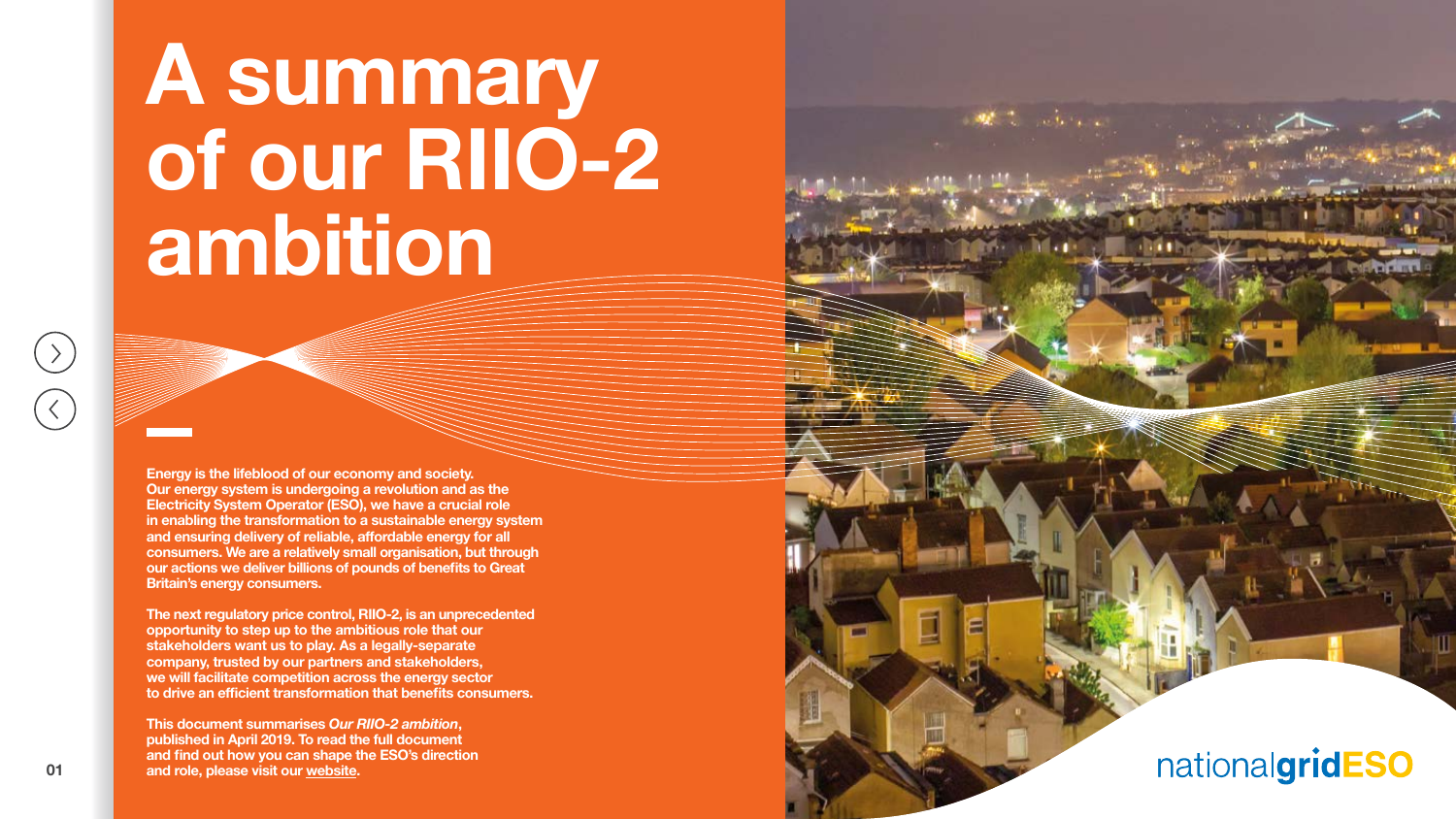### **Our ambition is to:**

**Deliver reliable and secure system operation to deliver energy when consumers need it** We will have an electricity system that can operate carbon free by 2025.

#### **Transform participation in smart and sustainable markets** We will promote competition through

creating new market platforms and lowering the barriers to market participation for all players.

#### **This means we propose to:**

- Transform the operation of the electricity system so that, by 2025, it can operate carbon free.
- Refresh existing systems to balance the network as they come to end-of-life, and upgrade architecture to modern systems and capabilities that provide greater agility to react to the evolving markets.
- Make better use of the data available to us and apply artificial intelligence and automated control to transform how we balance the system.
- Develop and deploy detailed, real-time network simulation and modelling capabilities with the accuracy to unlock system optimisation options.
- Build on our innovation project on Black Start from Distributed Energy Resources Project<sup>1</sup> to enhance our Black Start capabilities.

#### **This means we propose to:**

- Create a single, integrated platform for ESO markets. This one-stop-shop will provide a platform to participate in all our balancing service markets and the Capacity Market, and give access to both historical and forecast data to support investment cases and decision-making.
- Develop and implement a single day-ahead auction for response and reserve products.
- Develop and run a sandbox experimental market environment, alongside our established markets, to test ideas such as a system intertia market, promote new entrants and ultimately drive down costs to consumers.
- Design the markets of the future; step up to lead a review of wholesale and balancing service markets, delivering a new design by 2023, working closely with all stakeholders. Key considerations will include gate closure period, length of balancing period and the impact of large volumes of zero marginal cost generation on efficient market design.
- Transform the process to amend the codes that we manage, allowing strategic change to be prioritised and implemented efficiently, while ensuring that it is much simpler and less time consuming than it is currently to make incremental improvements.



We will have an electricity system that can operate **carbon free by 2025**.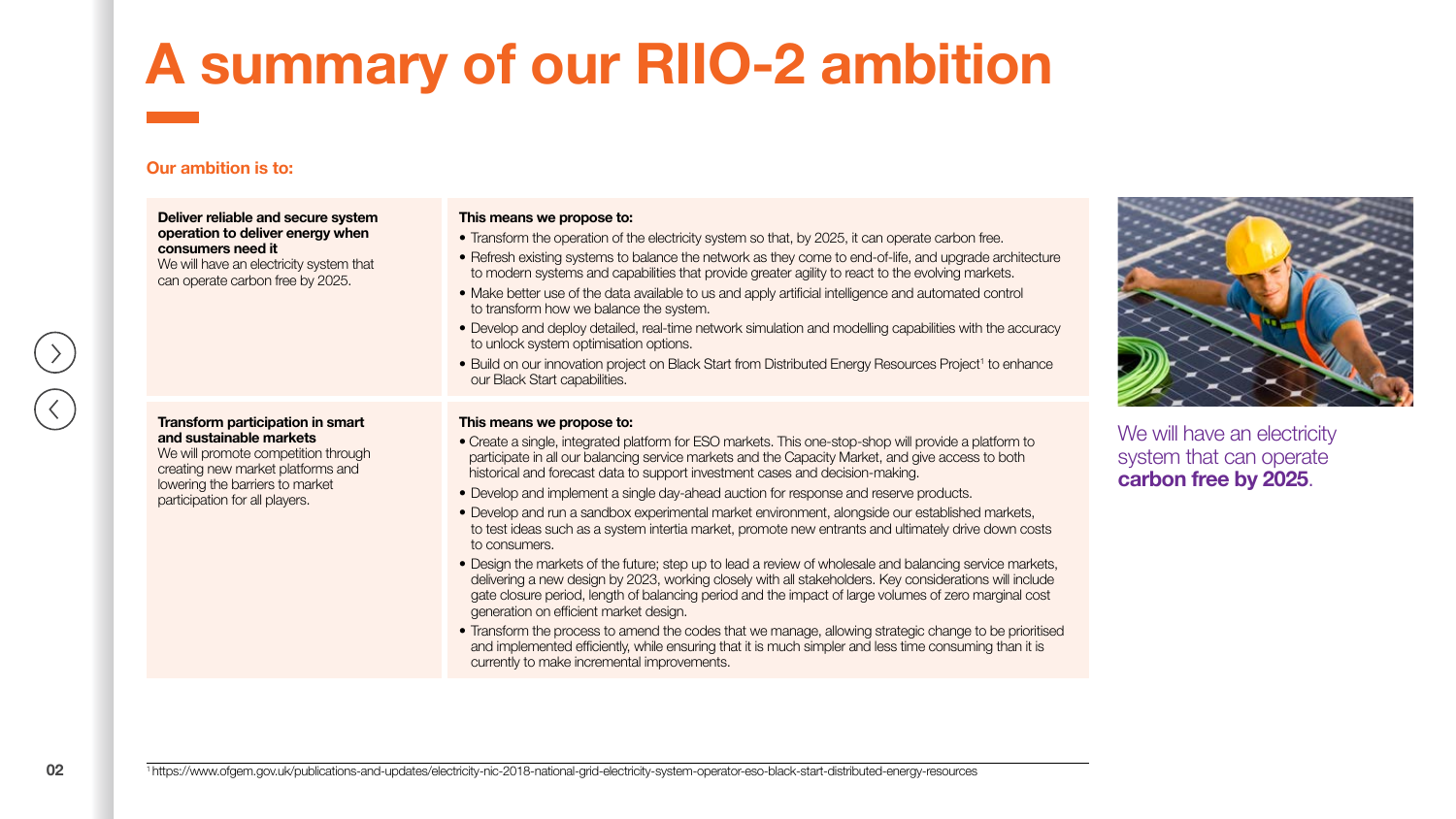### **Our ambition is to:**

**Unlock consumer value through competition in networks** We will drive innovation and increased participation across the energy landscape to address future system requirements.

#### **Drive towards a sustainable whole energy future**

We will ensure decisions are taken that optimise outcomes for consumers across transmission and distribution electricity networks. Our insights on the future energy system will recommend pathways to meet the UK's 2050 carbon reduction target through setting out actions to be taken across the electricity, gas, heat and transport sectors.

### **This means we propose to:**

- Embed the extensions we are making to the *Network Options Assessment (NOA)* to compare network and non-network solutions to transmission needs, enabling competition between and across technologies.
- Improve coordination across transmission and distribution network boundaries, through expanding the *NOA* approach to a wider set of transmission needs and facilitating consistency across lower voltage levels.
- Support Ofgem to establish the most cost-effective approaches to run its preferred model for onshore competition, expanding the role of the ESO where required.

#### **This means we propose to:**

- Lead the debate on the decarbonisation of the UK energy industry, applying our long-term modelling and analysis tools, capabilities and processes to develop policy recommendations across different markets and sectors.
- Create a common portal to share network data, and develop detailed regional models to improve network modelling across system boundaries.
- Lead work to develop accessible and aligned industry codes and standards, including reviewing the Security and Quality of Supply Standard (SQSS) and Grid Code to ensure that security and technical standards are consistent across the whole electricity system.
- Incorporate whole electricity system thinking into the network design and development process. This includes extending and embedding whole electricity system approaches to operability solutions, rolling out our Regional Development Programmes and extending *System Operability Framework* pathfinders.
- Create a central information hub for parties wishing to connect to electricity networks across Great Britain, establish dedicated connection account managers for distributed energy resources, and work with Distribution Network Operators (DNOs) to take a whole electricity system view of connections.
- Modernise customer connections account management by investing in new systems to allow customers to instantly access up-to-date information about their existing connection agreements and any applications they have submitted, along with other information such as service contracts and outages.
- Strengthen outage coordination across the transmission and distribution interface, including developing a whole electricity system cost view and appropriate mechanisms to facilitate its efficient management with other network organisations<sup>2</sup>.



To achieve these ambitions we must also **transform our capability for the future** through our investment in information technology, innovation and people.